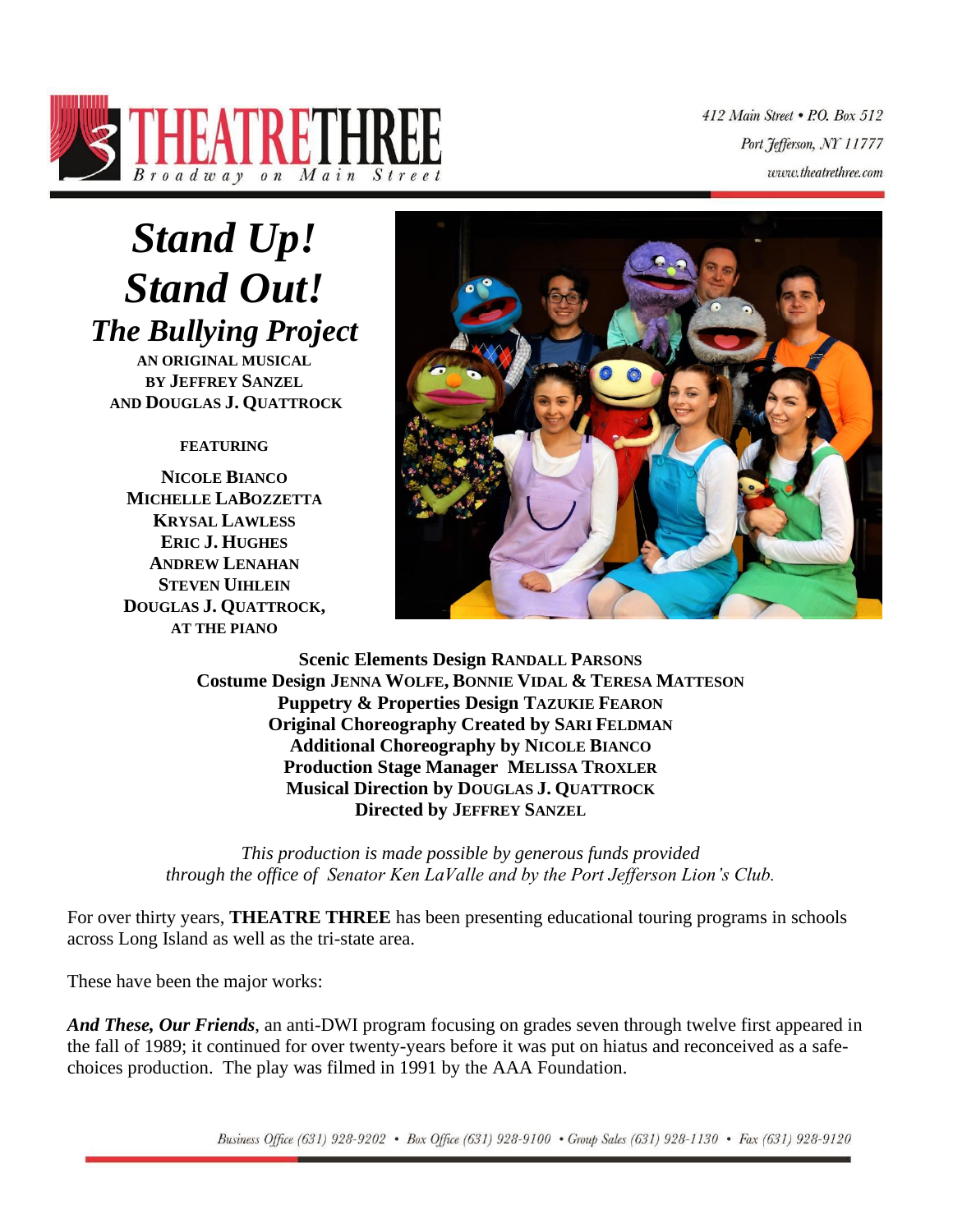

Since 1996, *From the Fires: Voices of the Holocaust* has played over 500 performances in schools, community centers, libraries, synagogues, and churches from as far south as Washington, D.C., to outside of Toronto.

In 2007, *Class Dismissed: The Bullying Project,* an original musical targeting grades five through eight, debuted.

In the spring of 2014, this program has been be joined by *Stand Up! Stand Out! The Bullying Project***,** an original musical aimed at Kindergarten through fourth grade.

## Overview.

This is the story of Peg who witnesses the bullying of Nellie and how she comes to terms with her responsibility. Peg, like so many bystanders, is faced with the choice of standing up for Nellie or standing by. The aim of the play is to make our young people aware that doing nothing is doing something.

*Stand Up! Stand Out!* is specifically Peg's story—the journey of an individual taking responsibility beyond herself. Peg discovers different ways that she can help Nellie without getting herself or others into trouble. The difference, as one teacher explained, between *tattling* and *telling* is that *tattling* is to get someone into trouble and *telling* is to get someone out of trouble.

In addition, the play outlines four different types of bullying:

- 1. Name calling and teasing;
- 2. Social isolation
- 3. Threatening
- 4. Physical bullying.

[We have specifically chosen not to address Cyber Bullying in this production given the target ages of the students.]

Each type of bullying is highlighted through the telling of a famous children's story.

## Synopsis

At Harrison Corner School, Nellie is bullied by Queen Bee Olivia as well as two rather rambunctious boys, Tyler and Jayden. Peg witnesses various taunts, including being left out of the games the children play on the playground and being the only girl in class not invited to Olivia's birthday party. The bullying builds to the theft of Nellie's doll (later revealed to be a gift from her grandmother before Nellie's family moved). Peg ends up with Nellie's doll but is too uncomfortable to give it back to Nellie in front of the entire class. She puts it in her backpack and forgets about it.

Under the direction of teacher Mrs. Cotton, the class is working on projects based on famous children's stories. Each student has selected a different tale from which to create his or her piece:

| Olivia: | <b>Cinderella</b>            |
|---------|------------------------------|
| Jayden: | <b>The Three Little Pigs</b> |
| Tyler:  | The Wizard of $Oz$           |
| Peg:    | Alice in Wonderland          |
| Nellie: | unsure                       |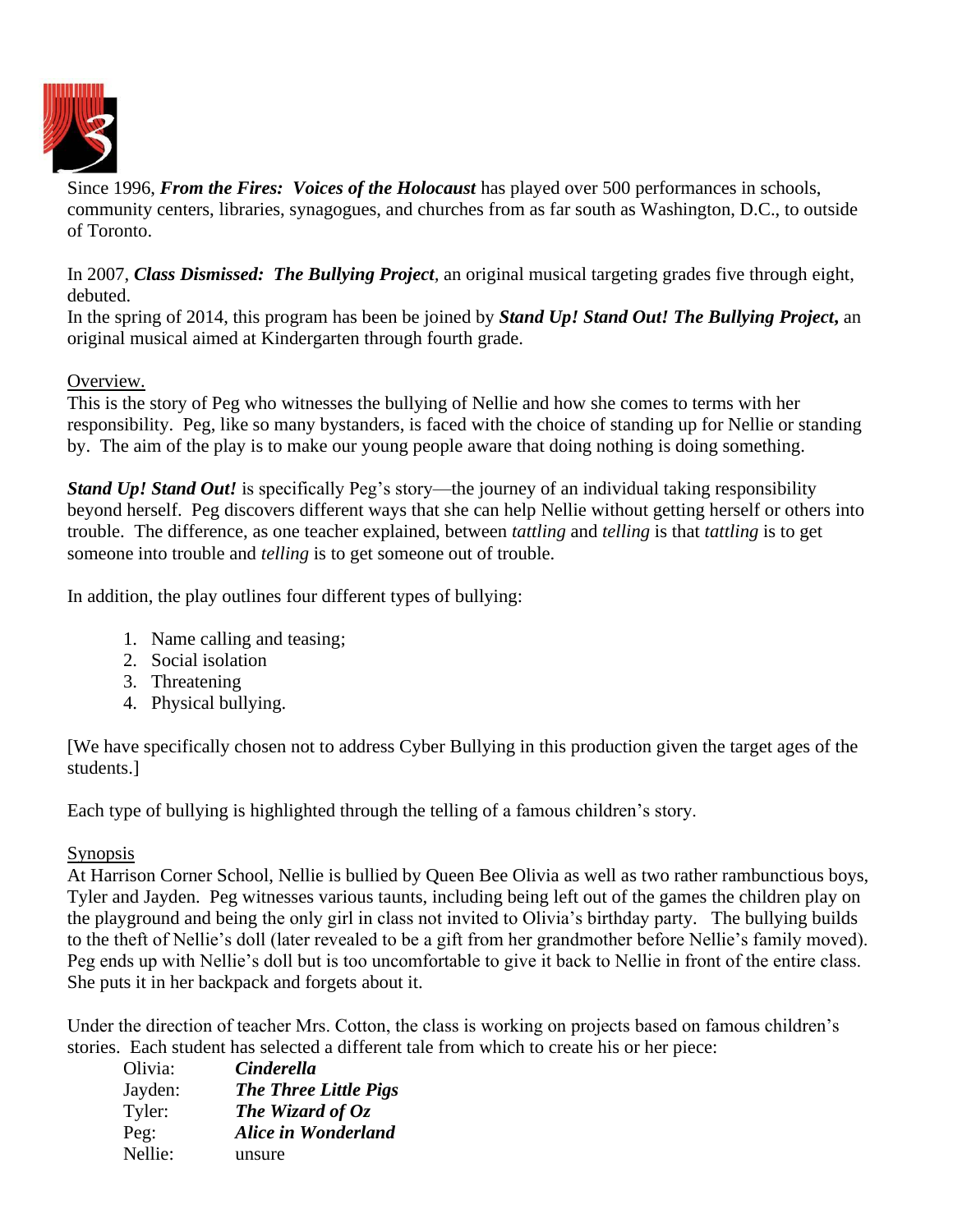

After witnessing additional bullying on the bus, Peg goes home and begins to work on her project. When she takes out her book, she finds Nellie's doll which reminds her of her failure to act: "What could I say to them? They're my friends. Besides, we're all just kidding, right?"

While reading the beginning of *Alice in Wonderland,* she falls asleep. In her dream, she is joined by a larger and puppet version of Nellie's Doll—the Doll Puppet. The Doll Puppet becomes her guide in this dream world.

In this strange land, characters from the class' stories come to life in new contexts. Here, Peg is on the receiving end of bullying as shown in these archetypical tales. In these vignettes, Peg experiences types of bullying; after each confrontation, she gains more knowledge and understanding of what Nellie goes through each day.

*Cinderella.* Bullying type: Threatening. As Cinderella dressing her stepsisters for the ball, she is threatened into helping them and told of dire consequences if she tells of these threats. Additional elements of teasing and social isolation/exclusion are also part of this story.

*Alice in Wonderland*. Bullying type: Social isolation/exclusion. As Alice, Peg is told by the Mad Hatter, the March Hare, and the Dormouse that even though there is a seat at the table there is no seat *for her*. Further emphasis is placed on passing judgments on people whom we don't know.

*The Three Little Pigs.* Bullying type: Physical harm. As the Hay Pig, Peg is abandoned by her Stick and Brick siblings in the face of the impending harm caused by the Big Bad Wolf. Her brother and sister will not get involved for fear of being seen as friendly towards her, and, therefore, possibly being hurt themselves.

*The Wizard of Oz.* Bullying type: Name calling and teasing. Joining her compatriots the Scarecrow, the Lion, and the Tin Man, Peg as Dorothy is confronted by the very nasty Wicked Witch (in this case not "of the West" but "of your worst fears"). The Witch's taunts aim at the friends' deepest fears and weakness (no heart, no brains, no courage). Finally, it is here that Peg stands up for her friends. She has come to an understanding about the various kinds and dangers of bullying.



With these lessons in her mind and heart, she awakens and knows what she must do. The next day, in full view of the other children, she returns the doll to Nellie and finds out a little about the doll. She invites her to join in her project—which is to connect all of the projects with the themes she has learned. In addition, she invites Jayden, Tyler, and Olivia to also join in.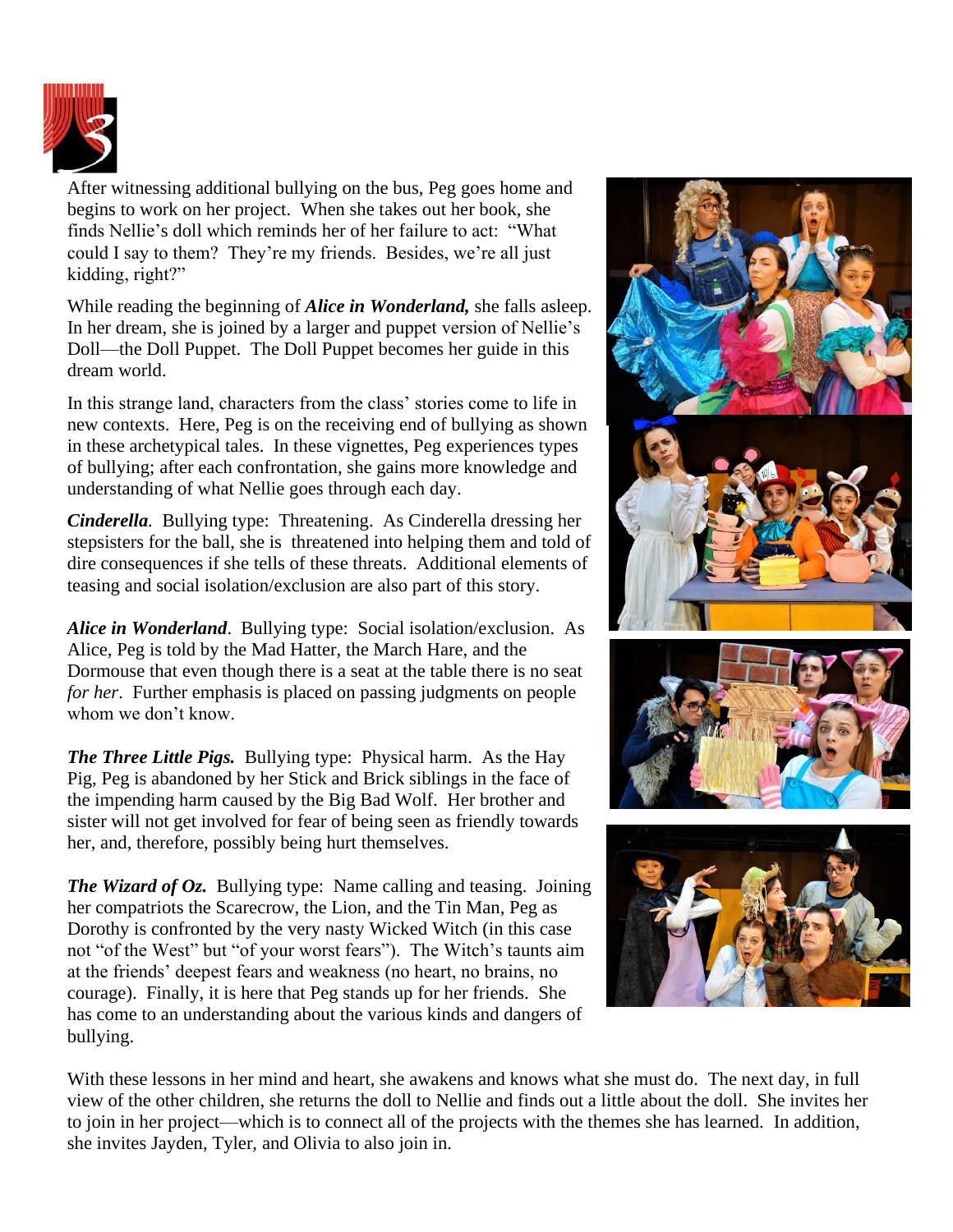





Peg who becomes Cinderella, Alice, The Hay Pig, & Dorothy

Olivia who becomes a Stepsister, The March Hare, The Stick Pig, & The Witch



Nellie who becomes a Stepsister, The Dormouse, & The Scarecrow



Jayden who becomes The Stepmother, The Big Bad Wolf, & The Tin Man



Tyler who becomes The Mad Hatter, The Brick Pig, & The Lion

### The Adults/The Guides



Mrs. Cotton The Teacher



Leo The Bus Driver



Peg's Dad & Mom The Dream Doll



### The Style

In addition to dealing with the theme of bullying, *Stand Up! Stand Out!* is also geared to teach young audiences about live theatre. The presentational nature of the piece—puppets to play the adults as well as only the suggestion of costumes for the fantasy characters—gives the students in the audience an opportunity to use their imaginations. Peg is changed into the various roles—Cinderella, Alice, the Hay Pig, and Dorothy—in full view of the audience. The scenic elements are kept simple. Four benches and a changing flat are the entire set. Other elements are created with simple handheld props (e.g., the Pigs' houses are a small representation of the larger house; the yellow brick road is a piece of fabric dropped in front of the friends, etc.).

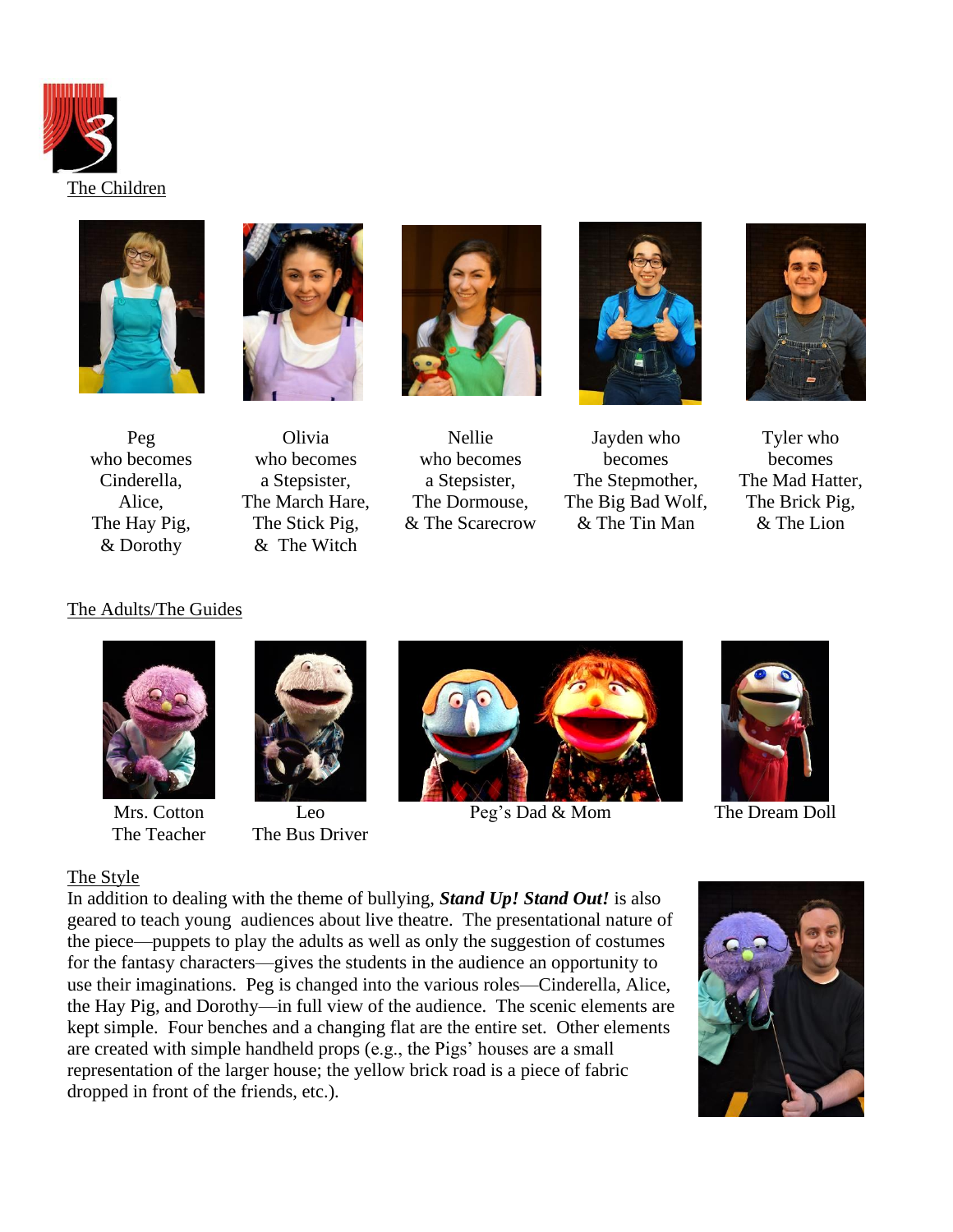

The goal is to indoctrinate students into the realm of theatricality as well to stimulate imagination. In an age of film and television that leave nothing to the imagination, this form of theatre relies on the intellectual and emotional participation of the audience to create the environments for itself.

## The Songs

An original score has been created for *Stand Up! Stand Out!* 

"A Perfect Day." Peg and company's anthem of another wonderful day to read a book, play, and make friends. During this opening number, it is clear that, while she tries, Nellie is not part of this "Perfect Day."

"My Project." A rap in which the students share the story of their individual projects.

"If You Want to Be My Friend." Olivia makes very clear to Peg that if she wants to remain close to her, she has to do exactly what she says even if it means excluding someone.

"Cinderella, Better Not Tell-A!" The Stepsisters threaten and torment Cinderella as they are readied for the Ball.

"No Room." The Mad Hatter, the March Hare, and the Dormouse make it clear to Alice that while there is a seat at the table—there is not room for her.

"Building Our Houses." The Three Pigs build their houses of hay, stick and brick.

"Big and Bad." The Big Bad Wolf explains that everyone had better stay out of his way—or suffer the consequences.

"Yellow Brick Road." The Scarecrow, the Tin Man, and the Lion express how it has felt to have been made fun of and that they hope they can find comfort in the Emerald City.

"Going Home." Having learned about the different kinds of bullying and what she can do about them, Peg is ready to return from her dream.

"Stand Up! Stand Out!" [I]. Upon waking, Peg realizes that it is time to do something for Nellie.

"Stand Up! Stand Out!' [II]. In the finale, the entire company sings of how we must join together—that we must make "I" become "We."





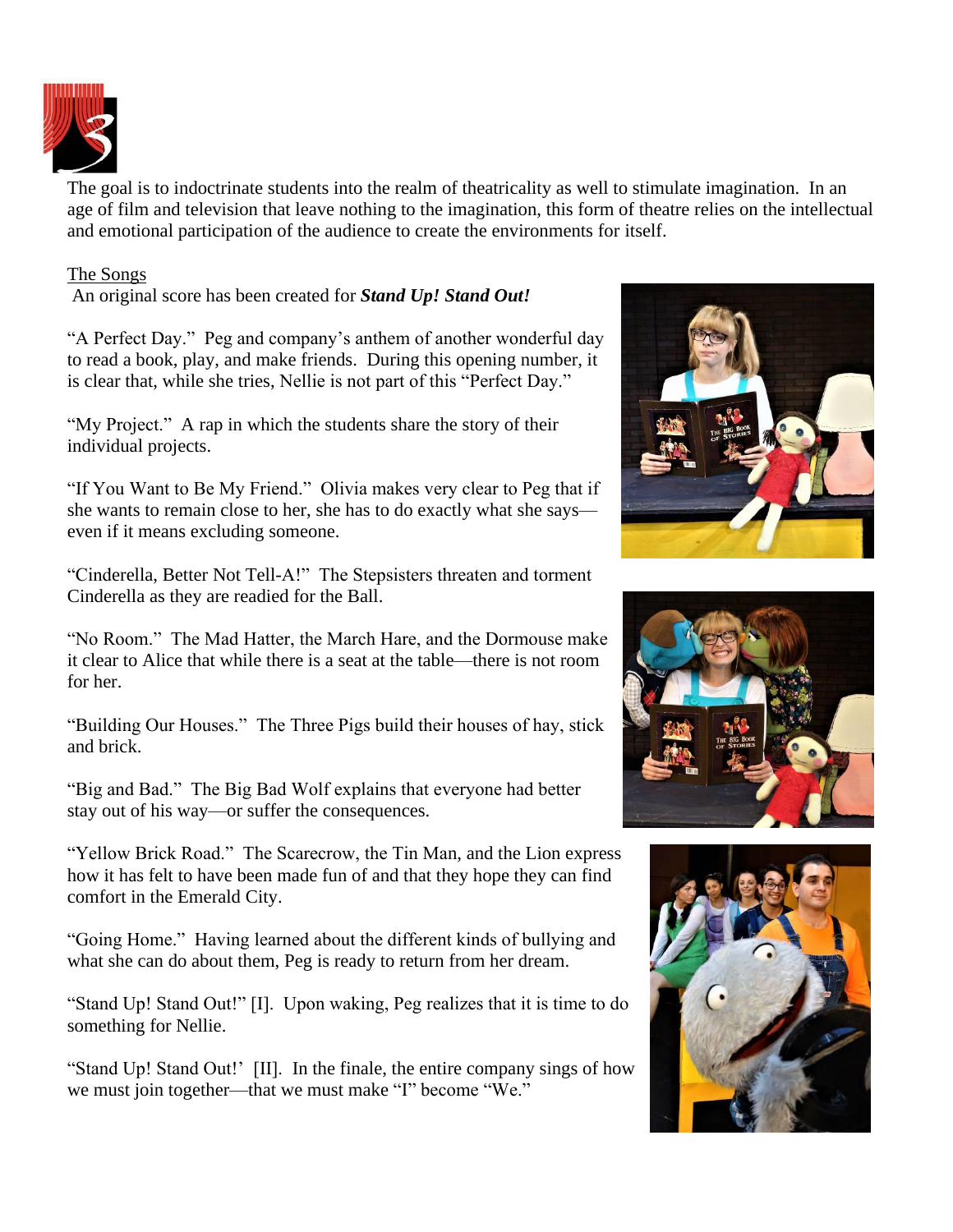

The Production

*Stand Up! Stand Out!* is presented exclusively by **THEATRE THREE**. It is designed to be performed in a variety of school spaces—auditoriums, cafeterias, gym floors, libraries, etc. **THEATRE THREE** travels with its own sound system and only requires that the school provide a tuned piano and electrical power, both adjacent to the performance space.

#### The Company

*Stand Up! Stand Out!* is performed by a company of seven professional performers: three men, three women, and a live accompanist. One performer voices all of the adults in their lives who are represented by puppets—the teacher (Mrs. Cotton), the bus driver (Leo), Peg's parents (both of them). In addition, the puppeteer also voices the Doll who is Peg's spiritual guide. The remaining five actors play the children as well as all of the fantasy characters.

The production is directed by **THEATRE THREE's** Artistic Director Jeffrey Sanzel and musical direction is by Douglas J. Quattrock. The production is choreographed by Sari Feldman. Sanzel is the author of *From the Fires: Voices of the Holocaust***,** which has toured schools for the past twenty-three years. He is co-author with Quattrock of the acclaimed production of *Class Dismissed: The Bullying Project.*



*WE'VE GOT TO STAND UP AND STAND OUT. THEN WE CAN BE THE BEST THAT WE CAN BE. AND WHEN WE STAND UP AND STAND OUT, WE'LL TURN EACH "I" INTO A "WE".*

*WE GOT TO STAND UP AND STAND OUT! COME STAND WITH ME!*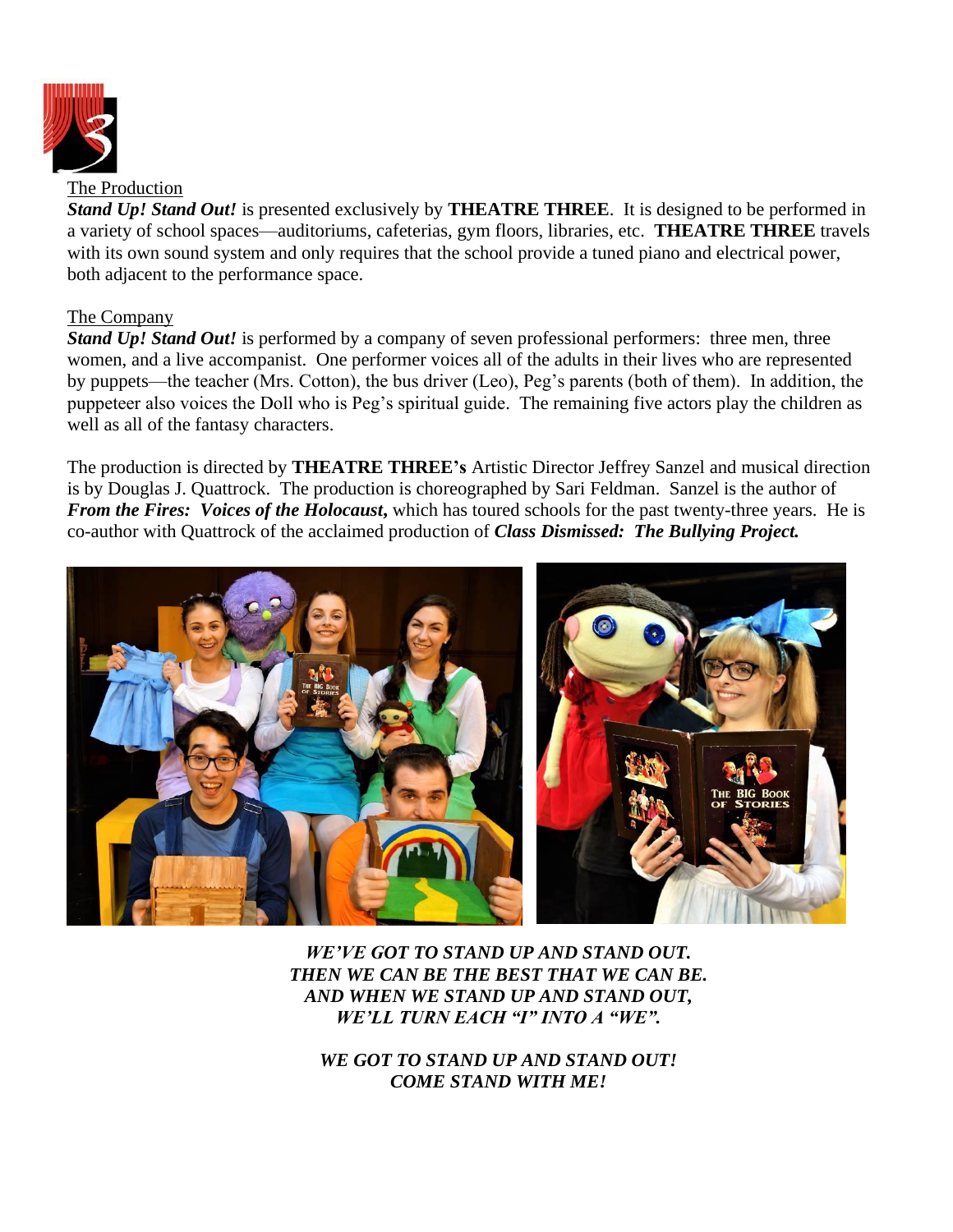

# For Discussion

What does the title of the play *Stand Up! Stand Out!* mean to you?

What were the types of bullying that were discussed in the play? Is one any less harmful than the other? Can there be times when these types of bullying overlap? (threatening and physical bullying; teasing and social exclusion/being left out)

Can all of you think of a time when you felt bullied? Do you think you handled yourself well? How did it feel? What could you have done differently?

Can you think of a time when you were the bully? Do you remember why you behaved the way you did? In looking back on your behavior, how do you feel about the incident now?

Can you imagine what it would feel like to be Nellie every day?

What is Peg's role in the play? How does she change through her experience in the dreamworld?

What is bullying to you?

What is the difference between *tattling* and *telling?*

Discuss with the students in the most basic terms what it is to "stand by" (i.e., be a bystander). Think of a bullying incident in which you were the bystander. Did you handle yourself well? How did it feel to be the bystander? What could you have done differently?

What role can the adults in your school and your parents play in assisting with bullying?

Discuss the difference between live theatre and television and the movies. Discuss the theatricality (i.e., how the actors change costumes and characters with only simple additions and deletions, how places are suggested through language, rather than scenery, etc.). For some students, this will be their first experience with live actors.

## To Do

Have the students re-enact various moments of the play as they remember them. This encourages them to remember the details of what they have seen as well as to associate the kinds of bullying introduced in the stories.

Have the students write and illustrate a mini-review of the play. They should describe the plot, the characters, the costumes, and the settings. They should be encouraged to write about they liked in the play and why. They may also write about which parts, if any, confused them, or those they did not like and why. Finally, they should draw one or two pictures of what they saw to go along with this review.

Select similar stories/fables with specific themes and have the students act them out using only the barest minimum of costumes and props.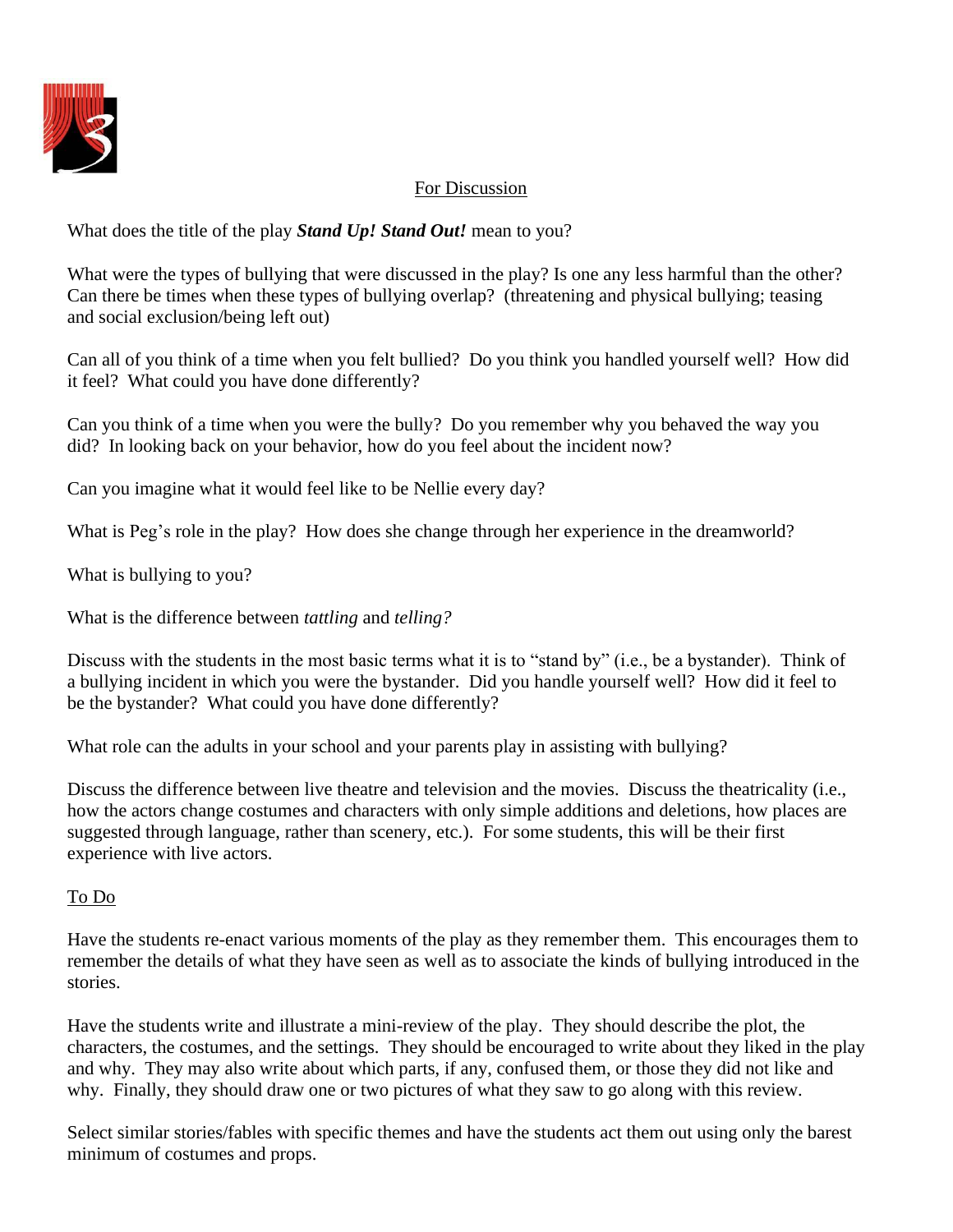

Bibliography The following books were read during the course of the writing of *Stand Up! Stand Out! The Bullying Project*.

Allie, Debora. *The Meanest Girl*. Alyssa gets the wrong idea about the new girl, Hayden, blaming her for certain pranks (a note, pepperoni and popsicle sticks in her locker). The book is more about perspective and that, even if you think someone has a perfect life, you can be not only misinformed but vastly so. Alyssa comes to terms with many things, including learning that her father did not die when she was one but left her mother for another woman. A self-empowerment and self-awareness story.

Berenstain, Stan & Jan. *The Berenstain Bears and the Bully.* Not at all what I expected. It is a very sophisticated look at bullying. Sister comes home, having been beaten up by another girl. Brother teachers Sister to defend herself which she does (after trying avoiding the girl). When they are both sent to the principal, they get off but it is revealed that Tuffy (the Bully) is at least spanked if not worse by her parents. "If a cub gets beat up, that's usually when he/she vows to make sure it doesn't happen again." This is on the cover page. It subtly advocates violence as last-resort option.

Bergsma, Jody. *Dragon*. Enemies become friends as a perceived-as-weak prince befriends the terrifying dragon that was even an outcast (a bully) in his own community.

Best, Cari and Giselle Potter (illus). *Shrinking Violet*. Irwin is constantly making fun of Violet which causes her to "itch and scratch and twirl her hair." Violet hates attention but prefers to watch others and takes in all the details. She ends up being the voice of Lady Space in the school play and saves Irwin from complete embarrassment.

Bottner, Barbara and Peggy Rathmann (illus). *Bootsie Barker Bites*. Bootsie is a mean little girl who always pretends she's a dinosaur when brought to the protagonist's home. Finally, the little girl comes up with an idea—she's a paleontologist. This so disturbs Bootsie that she leaves. An interesting resolution as the bully is not transformed but frightened away by the girl standing up for herself in a subtle way.

Brown, Marc. *Arthur's April Fool*. Part of the "Arthur" series, Arthur gets back at the school bully on April Fool's Day. There aren't really any lessons here other than revenge and exposing the bully's fear.

Browne, Anthony. *Willy the Wimp*. Part of the Willy the Chimp series. Willy is tired of being bullied he even apologizes to the bullies—so he sends away for a course in getting in shape. He eventually saves a girl ape from the Suburban Gorilla gang but then walks into a post and says, "I'm sorry." It is a cute look at the idea of not changing who we are inside even if we strengthen our outside (I think); it could also be that we shouldn't get too full of ourselves (maybe).

Caseley, Judith. *Bully.* Interesting look at dealing with the bully. He is given advice—strong words, being nice, bringing more cookies—but it is making him laugh and laughing with him that actually changes the situation (also, the bully getting braces helps more than anything—others make fun of him, but the protagonist does not).

Clements, Andrew. *Jake Drake, Bully Buster*. "You see, Link was no ordinary bully. Any big kid can push a little kid around. That's one kind of bullying. But this was different. Link Baxter, well … he got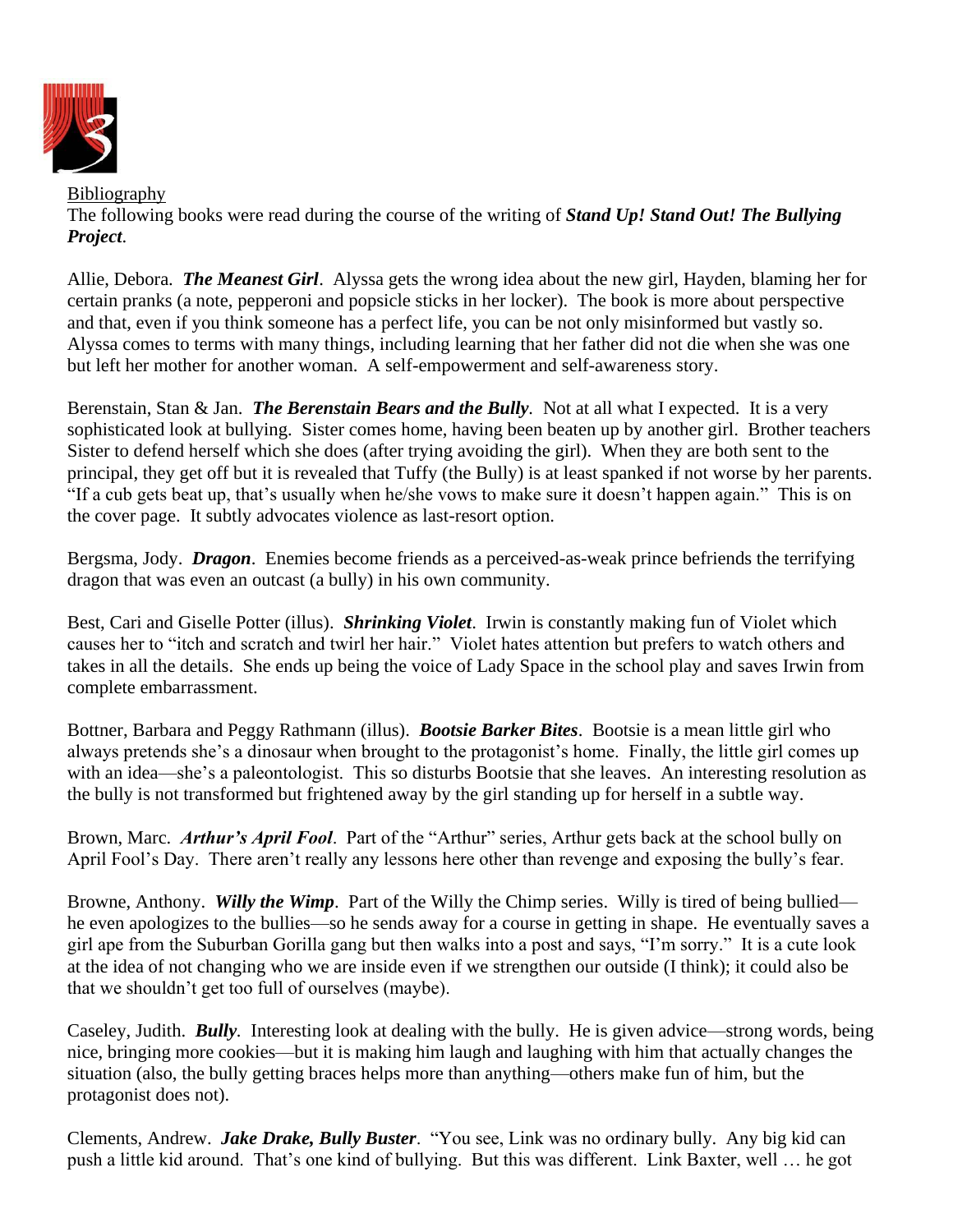

inside my head—and it only took him twenty minutes. No doubt about it. This was a bully with real talent." Excellent story of how Jake is tormented by the new kid, Link. The first person point-of-view is well handled with Jake looking at all the different angles of the problem and trying to solve it, mostly unsuccessfully. It isn't until he and Link are forced to work on a project together that he begins to understand Link (an older sister who is a bully and Link's fear of speaking) that they are able to reach an unspoken understanding. They don't become friends—which is a realistic dénouement—but they are able to co-exist.

# Cohen-Posey, Kate. *How to Handle Bullies, Teasers and Other Meanies: A Book That Takes the Nuisance Out of Name Calling and Other Nonsense***.**

Cosby, Bill. *The Meanest Thing to Say.* The power of "So?" is brought into play when the new boy introduces a game about insulting each other. A simple but affective story.

Cox, Judy and Cynthia Fisher (illus). *Mean, Mean Maureen Green*. The title character is secondary in this story of third-grader Lilley who overcomes her fear of riding a bicycle (and her fear of Maureen as well). Ultimately, it's about finding the "Tiger" inside her as she becomes more comfortable with herself. The emphasis is riding a bicycle as a metaphor for freedom of fear.

Crocker, Nancy and Boris Kulikov (illus). *Betty Lou Blue*. Excellent verse story of a girl with an enormous feet who, though bullied for them, ends up rescuing all the other kids when they get trapped by snow. The idea that she would be "as ugly as him" if she walked away—as her mother tells her "Dear, everything's ugly/that's done out of spite; But you can be beautiful doing what's right,/'Cause what makes you special,/what sets you apart,/Is not on the outside—it's there in your heart."

Haddix, Margaret Peterson and Janet Hamlin (illus). *The Girl with 500 Middle Names*. Interesting look at girl who is an outsider for financial reasons. It deals more with her finding a place in a school for more affluent children than it is about bullying.

Hazen, Barbara Shook and R.W. Alley (illus). *The New Dog*. Sweet story of Tootsie, the new dog in the dog-walking group being bullied until he stops a hold-up, showing his bravery and their cowardice. When a new dog is introduce, Tootsie takes the dog under his paw.

Henkes, Kevin. *Chrysanthemum*. A little girl (mouse) is plagued at school by her name. Prior to going, she loved her name but under the name-calling and bullying of a taller girl, Victoria, she begins to dread attending.

Johnson, Julie. *How Do I Feel About Bullies and Gangs.* (non-fiction) Excellent look at bullying with interviews with several children. Breaks down simply and visually the issues of bullying and the two different kinds of "gangs." The fact that there is no easy solution is not dodged but a practical address of the issue is achieved.

Kasza, Keiko. *The Rat and the Tiger*. Excellent look at bullying between friends. Rat is constantly being used and abused by his "friend" Tiger—Tiger is always the hero when they play, gets the bigger piece of doughnut, etc. Finally, Rat walks out on their relationship. It is not until Tiger makes amends that Rat accepts him again. The final moment—that there is still a problem—is extremely powerful—that there is a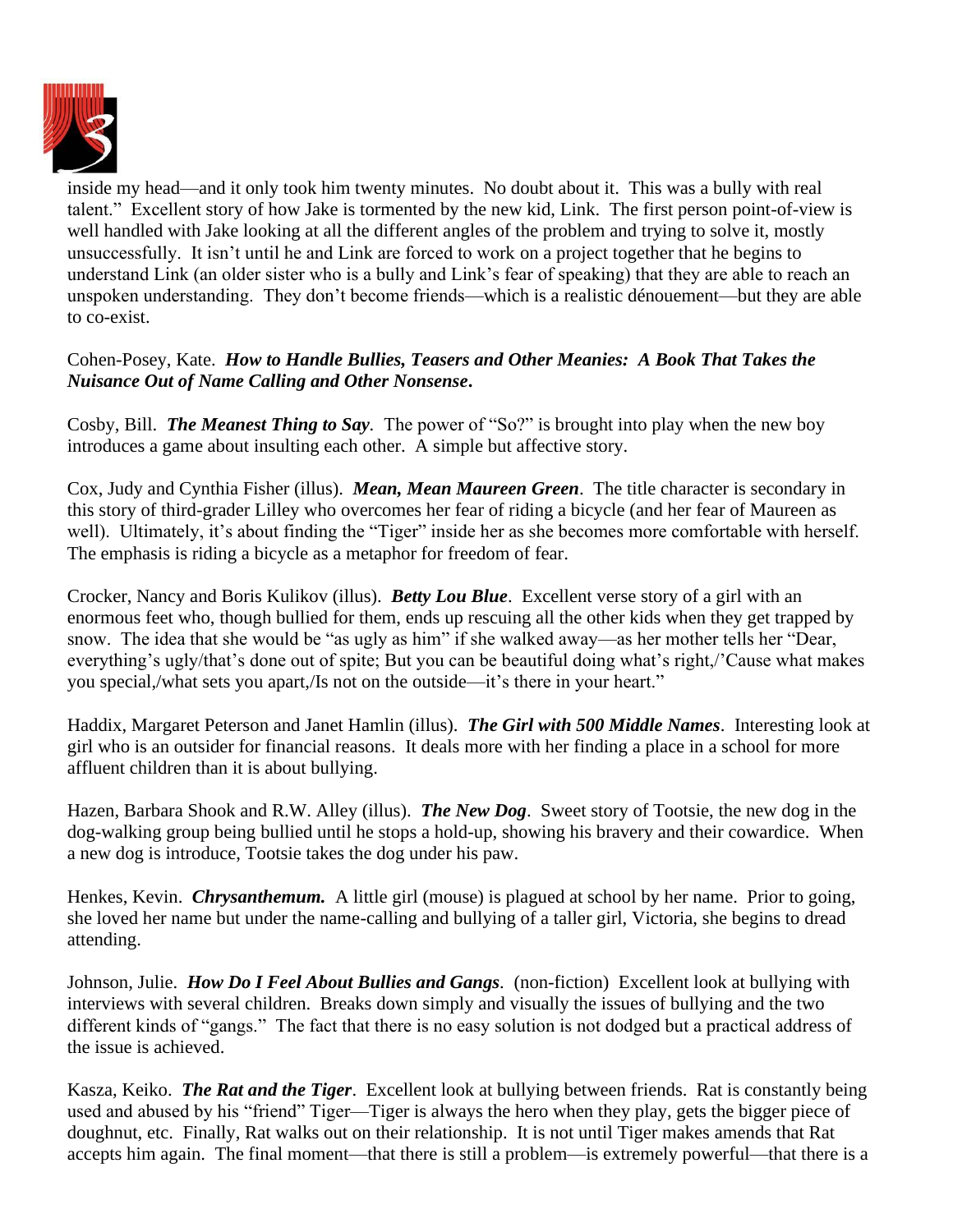

new kid on the block. The image of the Rhinoceros giving them each a small piece of doughnut and keeping the rest for himself, speaks volumes to the ongoing problem.

Cindy Leaney, Cindy and Peter Wilks (illus). *Long Walk To School: A Story About Bullying***.** Part of The Hero Club series. The club sees a boy being bullied as he is approaching the school. The bullies taunts center around his being a teacher's pet/good student. The story is simplistic—perhaps too much so especially in its resolution.

Lester, Helen and Lynn Munsinger (illus). *Hooway for Wodney Wat*. The title character is Rodney Rat who has a speech impediment. The other rats make fun of him, and he spends much of the day hiding in his jacket. A new girl comes into class who is bigger and smarter and scarier than all of the other rats. One day, Rodney is selected to lead Simon Says. The bully is not able to understand the instructions because of the impediment (while the others do) and she ends up looking foolish and instead of "going to rest," she goes "west." A strange use of an infirmity.

Levy, Janice and C.B. Decker. *Alley Oops.* Excellent story of a bully making the new kid his friend. The father intervenes with a personal story from his childhood of a boy he made fun of who grew up to be a policeman; when they met, the man wouldn't forgive him. The father talks about what his father said—the two dogs within us that fight. Which one wins? The one we feed the most. The boy befriends the bullied boy as they have interests in common. It's not as saccharine as it sounds and the boys sound like kids.

Ludwig, Trudy and Adam Gustavson (illus). *Just Kidding.* "It's fun to kid around with your friends and family. But I learned the hard way that when a joke has a sharp edge to it, it can cut you to pieces." A look at the issue of the titular "just kidding" syndrome that allows people to say whatever they want by tagging the "just kidding" after it. There are no strong solutions to this other than to separate yourself from the people who do this and not allow it to be done to others.

McCain, Bekcy Ray and Todd Leonardo (illus). *Nobody Knew What to Do: A Story About Bullying.* A short, to-the-point story of how a bystander becomes a witness. Ray is picked on to the point where he doesn't come to school. The protagonist goes to the teacher who intervenes with the principal. That one person can make a difference and no one should stand-by and watching bullying happen is the single through-line in the work.

Moser, Adolph and David Melton (illus). *Don't Feed the Monster on Tuesdays!* (non-fiction) The focus is on self-esteem and picking one day of the week to build up your confidence (with the idea that it can spread to other days).

Moss, Marissa. *Amelia's Bully Survival Guide.* The first half is excellent as it deals with the beginning of school and losing her best friend because she's in another class. Much of it deals with her interest in space. Some very good images and concepts. Written diary style.

Moss, Peggy and Lea Lyon (illus). *Say Something.* "If you think you are too small to make a difference, try sleeping in a room with a mosquito." African Proverb (on the cover page). It's about a bystander who is alone one day and realizes what it feels like to be on the outside of the group. Quote in the study guide from a sixth grade boy: "I don't really care what words they use—I just want someone to speak up and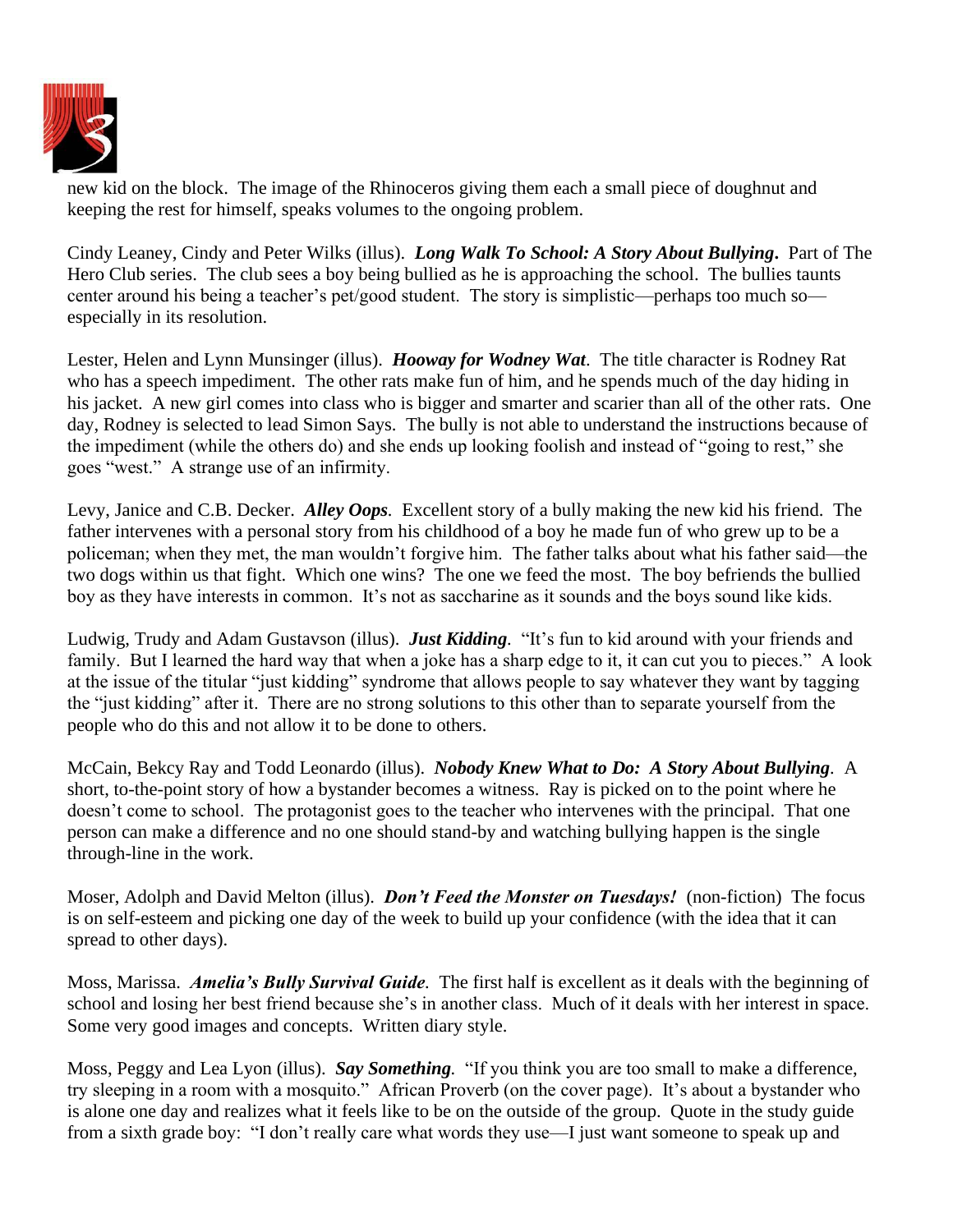

make the teasing stop!" Sixth Grade Boy. Civil Rights Attorney Thom Harnett: "One person speaking up makes more noise than a thousand people who remain silent."

Nickle, John. *The Ant Bully.* Mildly disturbing ending to a story of a boy who is bullied so in turn bullies ants. The ants capture and shrink him so that he may learn what it is like to be them. When he is restored, the ants have magically reduced his bully to the size of an ant.

Pearson, Tracey Campbell. *Myrtle*. Told with mice, Myrtle is plagued by the new girl next door, Frances, to the point where she won't go out of the house. Finally, Myrtle's Aunt Tizzy comes back from Africa and teachers her not be afraid and not to let Frances bother her or her brother.

Philbrick, Rodman. *Freak the Mighty*. Strong young adult novel about a hulking boy who is befriended by a much smaller boy (who eventually dies because of a medical condition) and how they are able to almost become one—the larger boy's body with the small boy's brain. The bullying issues are peripheral but still present.

Polacco, Patricia. *Thank you, Mr. Falker.* It's basically Polacco's story of how she learned to read. Clearly, she had a major learning disability and Mr. Falker discovered it. The bullying piece is minor in the overall fabric—there is one boy who is relentless in making fun of her, but he is dispatched by Falker and never mentioned again. It's a good look at overcoming adversity.

Powell, Jillian. *Talking About Bullying*. (non-fiction) Very good primer on the subject. Breaks it down clearly and gives a few ways to deal with the situation.

Recorvits, Helen and Gabi Swiatkowska (illus). *Yoon and the Jade Bracelet.* Yoon, a Korean girl is tricked out of her birthday bracelet by an older girl. She is able to get the bracelet back in a parallel story of a girl tricking a tiger. It is a simple story whose moral is that honesty and standing-up for yourself (and going to authority) will be rewarded.

Rosenberg, Liz and Stephen Gammell (illus). *Monster Mama*. "Strength is for the wise, not the reckless." Strange look at a boy whose mother is a monster and how they overcome three bullies. The moral is a little fuzzy, but, perhaps, it is about standing up for yourself and being who you are. It is clear that the resolution is through intimidation and fear, but the bullies are invited to have the dessert that the mother forces them to make in retribution for the dessert they stole from the boy.

Sachar, Louis. *Marvin Redpost 2: Why Pick On Me?* Marvin is falsely accused of picking his nose and is ostracized for it. He ends up using it as a class survey question, proving that everyone engages in the habit at one time or another. Through this approach, he is brought back into the group. A look at how the group easily slides into mod mentality.

Zindel, Paul. *Attack of the Killer Fishsticks.* The Wacky Fact Lunch Bunch take on the new boy, Max, is a project, running him for student representative against one of the two class bullies. While it doesn't overly focus on the bullying issue, it definitely addresses it and shows that the best way to deal with it is to be part of a group that supports your individuality.